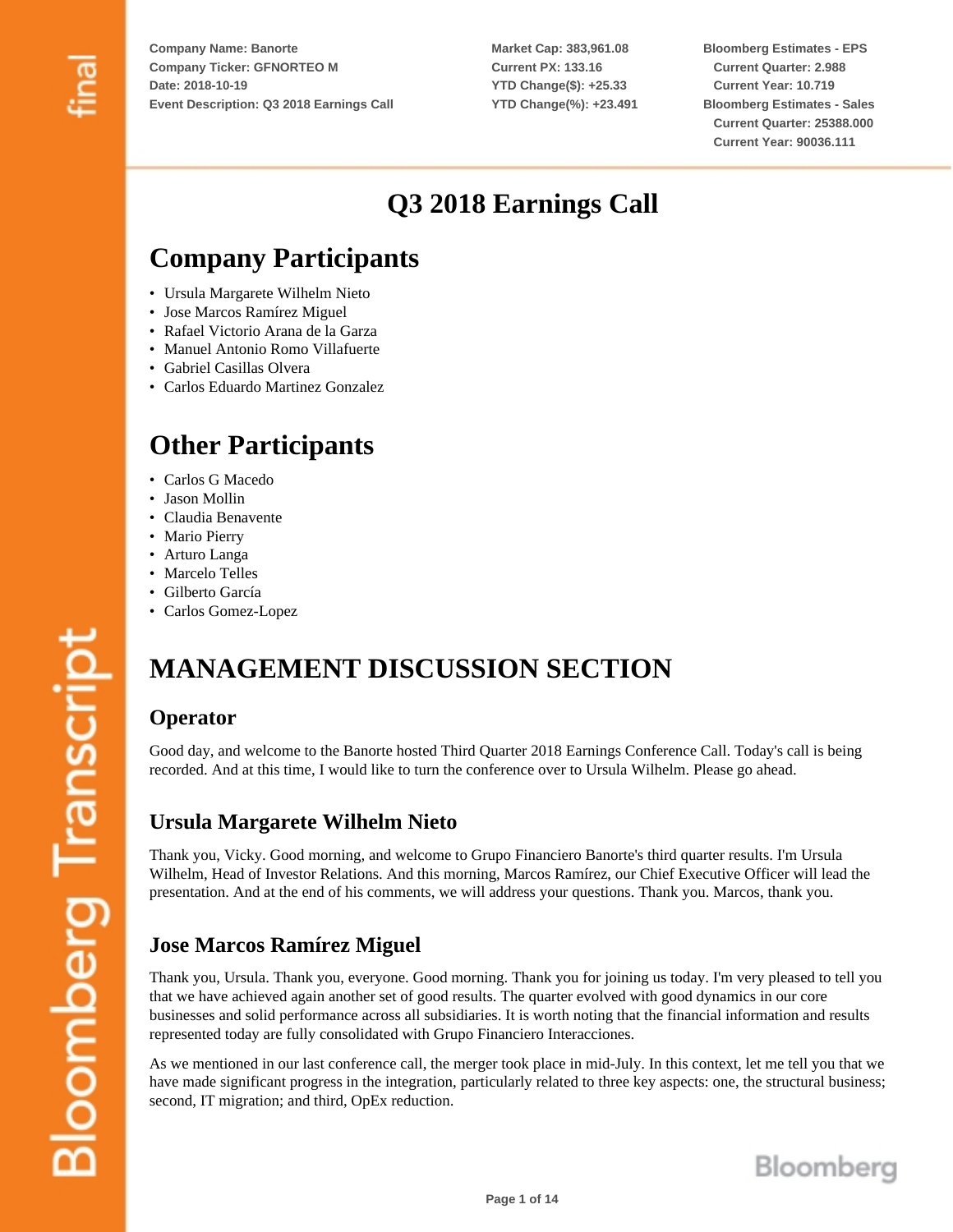**Market Cap: 383,961.08 Current PX: 133.16 YTD Change(\$): +25.33 YTD Change(%): +23.491** **Bloomberg Estimates - EPS Current Quarter: 2.988 Current Year: 10.719 Bloomberg Estimates - Sales Current Quarter: 25388.000 Current Year: 90036.111**

Please now turn to slide 3 of the presentation. Here, you will see that the consolidated net income reached MXN 7.8 billion, which is 26% above last year and up 9% in the quarter. In this sense, earnings per share reached MXN 2.71, growing 21% and 5% respectively, as it includes the new shares that we issued upon the merger.

In the two charts below, you can see how well we are doing towards our 2020 goals. On the one hand, the return on assets stood firm at 2.1% while on the other hand, the return on equity for the quarter reached 19.7%, 54 basis points higher than the previous quarter.

Moving to slide 4, you will see that revenues grew 5% on a quarterly basis, [ph] was up to (00:02:15) MXN 23.8 billion. This was on the back of the strong 7% growth in net interest income, as well as good growth in net fees of 6% and adequate results in trading income.

The net interest margin stood firm at 5.7%, offsetting the impact of the integration of Interacciones. In fact, the post-merger consolidated NIM was only affected by a modest decline of 5 basis points, much lower than our originally projected 40 basis points reduction. This moderated impact is the result of the active management that our treasury was able to do on the funding cost of the acquired assets. Once again, let me underscore that good progress has been accomplished, and we estimate that overall reduction in funding cost achieved in the September to be equivalent to 56 basis points.

Getting back to the table in the lower-left corner on slide 4, net services fees grew 6% versus the previous quarter, adding up to MXN 3.4 billion. The business continues to produce good levels of fees from consumer [ph] credit loans, (00:03:24) as well as transactional activity in the electronic and digital channels. It's worth noting that part of this good result had to do with the strong growth in the Mutual Fund businesses where fees have grown 26% this year.

Trading income posted a good MXN 877 million in the quarter, even though these meant a quarterly decline. This was mainly due to non-recurring client transactions present in the previous quarter absent in the Q3. On slide 5, expenses increased 5% in the quarter and 10% in the year. They include around MXN 400 million on merger-related OpEx, but these are being compensated with cost management at Banorte.

Let me elaborate a little bit more about this. The reason why we were able to offset part of the severance payments related to the integration is because we implemented a 3% reduction in personnel expenses at Banorte. Moreover, even though the staff reduction at Banorte took place back in May, we had already provisioned for these expenses in the prior months. This is why we observed an overall reduction in personnel expenses in the third quarter.

Now, during the integration, overall expenses at Banorte grew at an [ph] annual (00:04:39) rate of 8%. In fact, given the efficiency ratio slightly deteriorated 70 basis points to 39.7%, this was entirely explained by the merger, and it is still within our guidance interval for this year.

Moving to the slide 6, the loan book posted 17% growth in the quarter. It is worth noting that adjusting for the merger, the loan book remained flat. The corporate and commercial portfolios increased 1%, while consumer loans expanded 3%. However, the government book declines around 6% in the quarter. The infrastructure book was MXN 44.5 million and grew 4% in the quarter.

In terms of asset quality, moving to slide 7, the non-performing loan ratio in the quarter reached 1.8%. Excluding the government book, the NPL ratio of the rest of the portfolio was 2.4%. Moreover, the cost of risk in the quarter reached 2.3%. It's worth noting that included MXN 250 million of specific provisions for the corporate exposure mentioned earlier.

In this context, we are satisfied with the performance of the portfolios. The only red spot is in the payroll loan portfolio. That has generated higher-than-normal delinquencies, yet the operation of the vintages shows that it's already reaching an inflection point, and we expect the duration to ease towards the fourth quarter.

In this context, please recall that we have already taken preventive measures on creditor emission in this this book since the end of last year. In fact, this is why we have observed a lower rate of or re-emission in payroll loans this year. In the corporate portfolio, a loan exposure of MXN 412 million was moved to a nonperforming status as the client is moving towards restructuring.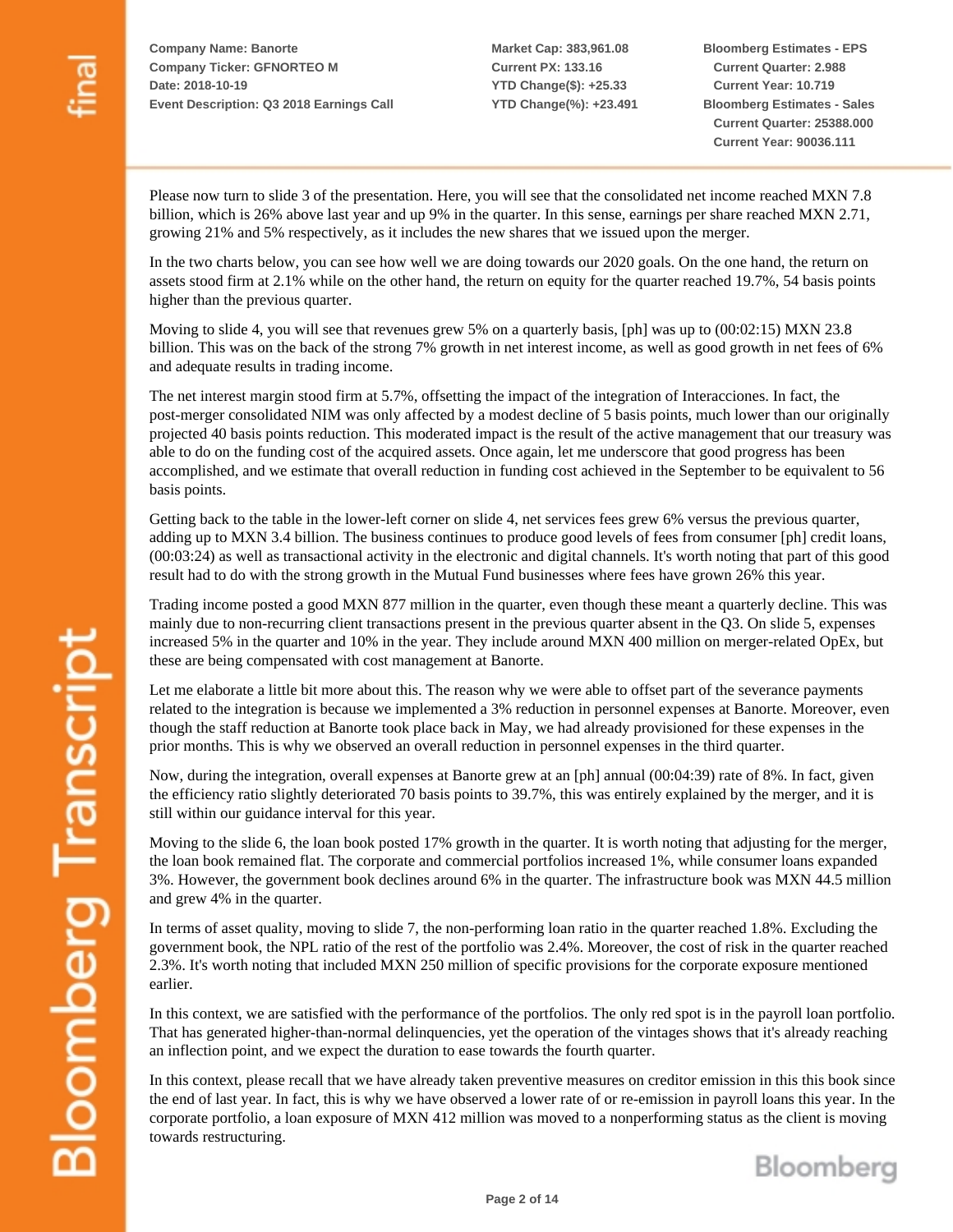**Market Cap: 383,961.08 Current PX: 133.16 YTD Change(\$): +25.33 YTD Change(%): +23.491** **Bloomberg Estimates - EPS Current Quarter: 2.988 Current Year: 10.719 Bloomberg Estimates - Sales Current Quarter: 25388.000 Current Year: 90036.111**

Let's move to slide 8 in order to elaborate on the performance of the relevant subsidiaries. First of all, the bank posted a net profit of MXN 6 billion, growing 12% in the quarter, reaching a return on equity of 24.3%. This is 105 basis points above last quarter, while return on assets is 109 basis points to 2.2%. The net interest margin expanded 3 basis points to 6.5% despite the impact of the merger, providing evidence of the satisfactory evolution of the funding cost and deposit growth at Banorte.

Moving to insurance company, it reported a profit of MXN 1 billion in the quarter. This was 8% lower compared to the previous quarter, but was mainly explained by seasonal dynamics. This result include MXN 348 million net income from the Afore.

The annuities company achieved a net income of MXN 230 million or 22% higher on good underwriting activities. In July, the company acquired and consolidated an annuities portfolio worth MXN 15.5 billion for which it paid MXN 239 million.

On slide 9, we provide the evolution of the capital ratios of the bank, which remain very strong. The capital adequacy ratio was 16.57%, 123 basis points lower than the ratio that's reported the previous quarter. The decline is mainly explained by the merger.

The Common Equity Tier 1 ratio was 12.13% at the end of the quarter, 54 basis points lower than the previous quarter. We were able to mitigate the impact from the merger on this indicator as a result of strong internal capital generation. Risk-weighted assets grew 19% annually.

With this, I conclude my comments on the quarterly report. For the remainder of the year, we are expecting results to come in line with the revised guidance numbers that we discussed with you in July, which you can review in the slide 10 of the presentation.

Now, I would like to briefly comment on two recent developments at the macro levels in Mexico. On the one hand, we believe that the announcement of the new agreement with USMCA is a quite positive development. Among the most important changes, there are stricter rules of regional content for cargo production, but they are not expected to enter into full force until year 2023, and there are new elements and revised chapter of the current agreement, which overall modernized the trade agreement.

Even though, there are still legislative approval processes pending in each member country. The conclusion of the renegotiation process has already reduced a great deal of uncertainty over the outlook of the Mexican economy.

On the other hand, I want to highlight the President-elect nomination of Jonathan Heath to become the Vice Governor of the Central Bank in Mexico. In our view, he has the academic credential that quite reaches Spain in both the public and private sector, and the market recognition to add value to the monetary policy debate at Banco de México. In this context, we see this as a clear signal of López Obrador respect of the autonomy of the Central Bank, one of Mexico's pillars of microeconomic stability.

And now, a final thought. As you all know, we are now entering into the last quarter of the year. This is a period of quite relevant commercial and transactional activity. So we expect Banorte to post another strong quarter.

With this, I conclude my comments, and now, we're ready for taking your questions. Thank you very much.

# **Q&A**

## **Operator**

Thank you. [Operator Instructions] And we will take our first question today from Carlos Macedo with Goldman Sachs. Please go ahead.

**<Q - Carlos G Macedo>**: Yeah. Hi. Good morning, gentlemen. Thanks for taking questions. First question, could you talk a little bit more about the synergies and integration that you've been going through? How far along are you? How



**Bloomberg Transcript**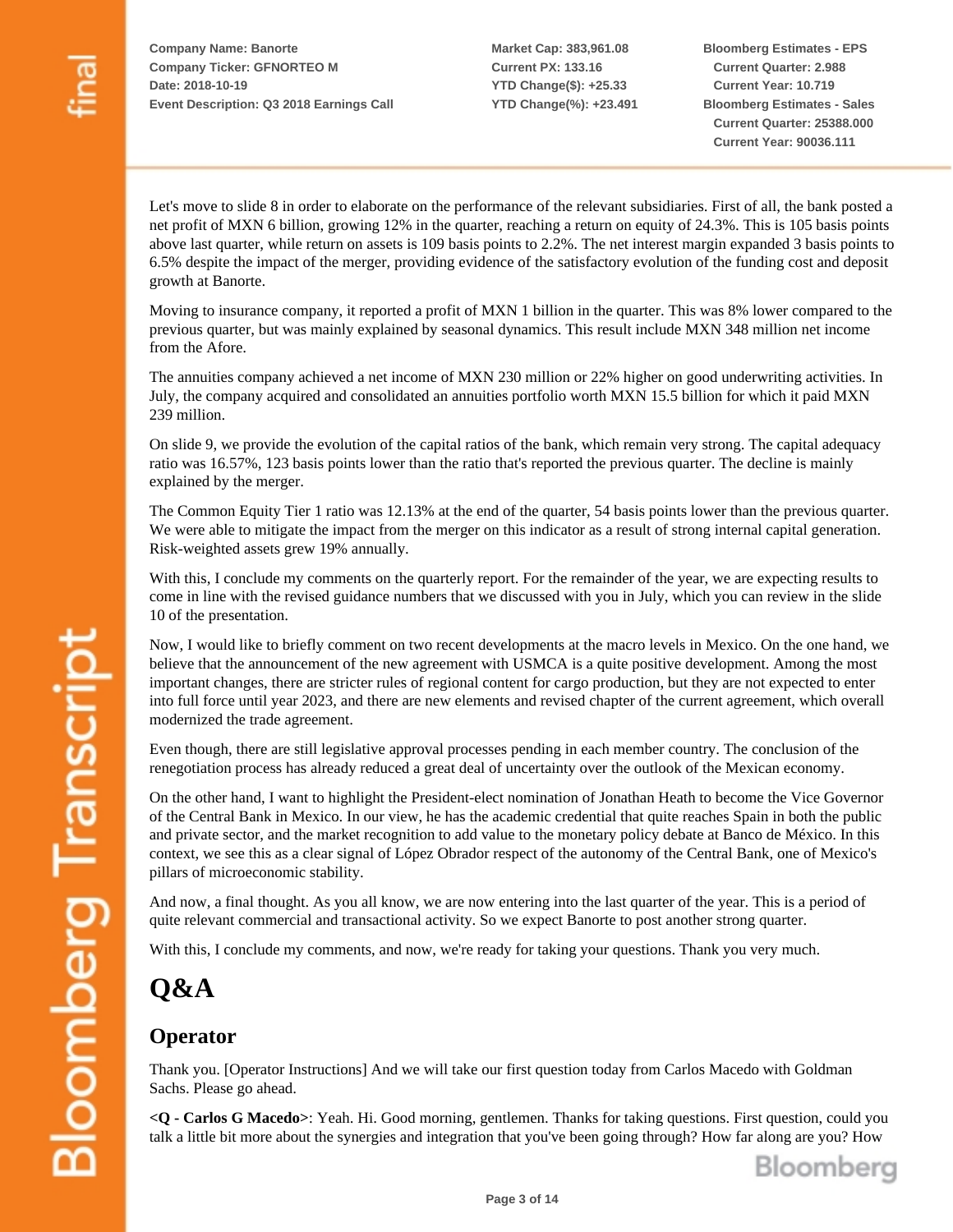**Market Cap: 383,961.08 Current PX: 133.16 YTD Change(\$): +25.33 YTD Change(%): +23.491** **Bloomberg Estimates - EPS Current Quarter: 2.988 Current Year: 10.719 Bloomberg Estimates - Sales Current Quarter: 25388.000 Current Year: 90036.111**

much more do you have to go? Also trying to get a feel – you talked about some integration expenses this quarter that you were able to offset with lower personnel expenses. What should be the baseline for the non-interest expense in the fourth quarter? MXN 9.5 billion, it was in the third quarter and the second quarter was eight point – essentially MXN 9 billion. Where should we start that number in the fourth quarter? Should we start at MXN 9 billion, so – because some of the integration expenses won't be there? I mean what – how should we think about that number?

Second, capital levels are still really high or somewhat high even after the merger with Interacciones being concluded. And with loan growth not being particularly strong and profitability approaching 20%, you're going to continue to accumulate capital. Is the plan still to distribute a large amount of dividends? What's the thinking behind the distribution of income? Thank you.

**<A>**: Thank you, Carlos. I will start with the second one. Yes, you are right, and we are planning to increase our dividends up to 50% which is good for everybody I think. And related to the first question, Rafa Arana will elaborate on that. Please.

**<A - Rafael Victorio Arana de la Garza>**: Yes. Thank you. Thank you, Carlos. On how are we are at the synergies and what we expect from the coming – for the fourth quarter. On the cost line, let me just give you the general numbers and we can elaborate from that. The total running cost of running the Interacciones business was MXN 3.2 billion. That number right now is down to MXN 1.2 billion, and we need to strip MXN 100 million more from that cost. So the running cost on a monthly basis for the integration of Interacciones should add MXN 100 million more to the cost line of Banorte. So going and adding all that up you should be looking at a number around MXN 9 billion for the fourth quarter as a baseline number still to come our MXN 300 million more of integration costs that should have happened on the fourth quarter.

But you should be looking at around MXN 9 billion cost line. That should be the cost line. And in a very, I would say, consolidated way, you should be looking at reduction of cost for Interacciones to MXN 3.2 billion to MXN 1.1 billion. And we are very close to achieve the MXN 1.1 billion. We are MXN 1 million away from that number, so we are very, very on line what we expect to have on the cost line.

On the funding cost, that is the other big number in order to reach the accretion that we promised the market. We already are around – Marcos said the September numbers, but we are very close to the 60 basis points number on the funding cost. So, the overall synergies that we commit to the market are right on track to be achieved. We already are ahead on some of them on the funding cost. And on the cost lines, we will be very, very, very, very close to the number that we promised by the end of November.

**<Q - Carlos G Macedo>**: Okay. Thank you, Rafa. Just to make sure then so the MXN 9 billion number you said that would be the baseline is the number that we should expect. But in the fourth quarter we're still going to get MXN 300 million of integration expenses, correct?

**<A - Rafael Victorio Arana de la Garza>**: Exactly. But also, you will have some benefits from the already efficiency that happened in May that's still running through. But our original number should be MXN 9 billion.

- **<Q Carlos G Macedo>**: Okay. Perfect. Thank you so much.
- **<A Rafael Victorio Arana de la Garza>**: Thank you, Carlos.
- **<A Jose Marcos Ramírez Miguel>**: Thank you, Carlos.

#### **Operator**

And we'll go to Jason Mollin with Scotiabank.

**<Q - Jason Mollin>**: Hi. Hello, everyone. Yeah. My first question is sort of been discussed or you've given some numbers on the positive trend in funding costs. I just wanted to understand what – how you guys achieve this close to 60 basis point savings. It looks like your money market on a pro forma basis and unsecured debt increased almost 50%,

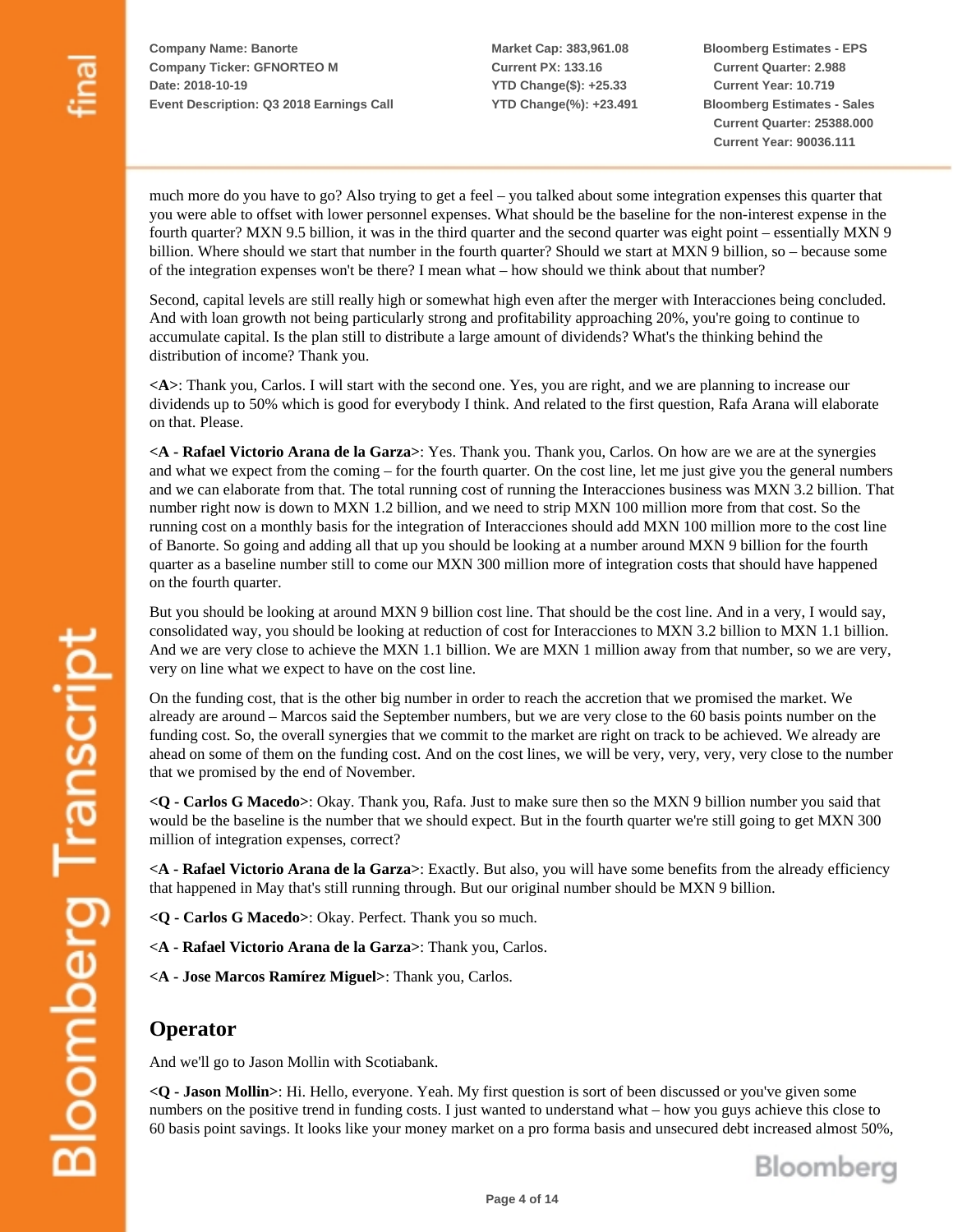**Market Cap: 383,961.08 Current PX: 133.16 YTD Change(\$): +25.33 YTD Change(%): +23.491** **Bloomberg Estimates - EPS Current Quarter: 2.988 Current Year: 10.719 Bloomberg Estimates - Sales Current Quarter: 25388.000 Current Year: 90036.111**

48%, I guess, on a quarter-on-quarter basis and you reduced the demand deposits by about 14%. I guess, were those demand deposits that they were expensive demand deposits [indiscernible] (00:15:48) that they were paying up for or can you help us understand a bit of how you manage this? It's very positive.

**<A - Jose Marcos Ramírez Miguel>**: Thank you, Jason. Effectively, we have a very active [ph] managing (00:16:02) the Treasury Department and Rafa will talk about that.

**<A - Rafael Victorio Arana de la Garza>**: Yeah. Jason, yes. Thank you. Let me just give you the overall numbers and we can elaborate from that. We substitute MXN 70 billion of funding from Interacciones. That was a high-cost funding. In those funds, what they used to call demand deposits were also very high-cost demand deposits. So, we got rid of those deposits and substitute by debt that we issue into the market, what are much more convenient costs for us. So, it's a replacement of the overall just the market side, on the demand deposit side of Interacciones that now is reaching a reduction of MXN 70 billion has been substituted overall for a much better funding cost that is the one that is giving the 60 basis points. So, when you look at the demand deposits is what's really demand deposit with interest that was also very high, and we already displaced those funds.

**<Q - Jason Mollin>**: That's helpful. And then just as a second question on payrolls, well, I guess maybe a follow-up there, is there more that can be done or was that MXN 70 billion was kind of the – that's the end of that gain there or is there more to be done? And then the second question would just be on the payroll loan segment. Marcos talked about slowing origination there, some issues. What's generating the issue there? Is that a change – when employees change jobs, is that really where the delinquency happens or these people who are still employed are just not paying?

**<A - Jose Marcos Ramírez Miguel>**: Thank you, Jason. It's a very good question. It's a little bit of everything. Manuel Romo is in Santa Fe. And he's going to help with that. Can you hear us, Manuel?

**<A - Manuel Antonio Romo Villafuerte>**: Yes. Loud and clear, Marcos. Thank you very much. Yes, Jason. As Marcos is mentioning the payroll numbers that you see is a consequence of; first, a traditional behavior that we have in our portfolio when on government change in administration. So for the payrolls that we have government, state, municipality or federal, regardless, and it's going to be a change. What we usually do is we are more cautious to slow down the change. If you remember, in the last administration, the last relevant administration change, there was also a little spike on delinquencies. For this year, that's, I would say, one of the first things that happened. We slowed down on origination, became more conservative, so that during the change of administration we wouldn't have that spike or we could lower it down and move it. So you have an impact on personal loans basically from the delinquency coming from that. Even at that – even though it's smaller than in previous changes of administration, there is a denominator effect that because we slow down origination to be more cautious.

The second thing is also that we track the expectations from the private sector specifically SMEs regarding the economy in the future, and what we try to do is to mimic that to their activity in the payroll contract that we have. So basically doing – being more cautious on certain segments, on certain industry where we saw a little of increasing cautiousness regarding the change of administration, and we just slow down a little bit on the profile of payroll and origination.

Right now, what we see on the portfolio is really positive. We see very good trends regarding past due loans. The new vintages are coming really good, really healthy. And I'm sure that you are going to see that the number towards year-end on past due loans is going to plateau and start coming down significantly. And on the second part on origination, we are becoming more comfortable as we have more visibility to start opening up a little bit. That's basically the explanation around it.

**<Q - Jason Mollin>**: That's helpful.

**<A - Rafael Victorio Arana de la Garza>**: Jason, the one that you were saying about if there's more coming on the funding side, we still need to replace MXN 20 billion for a much better funding cost in the coming months. And remember that in the fourth quarter, as Marcos mentioned, we will get usually a very large inflow of zero cost deposits that will also help us to achieve the cycles of funds that we would like to have for the full-year next year. But yes, there's a lot more to come on the funding side.

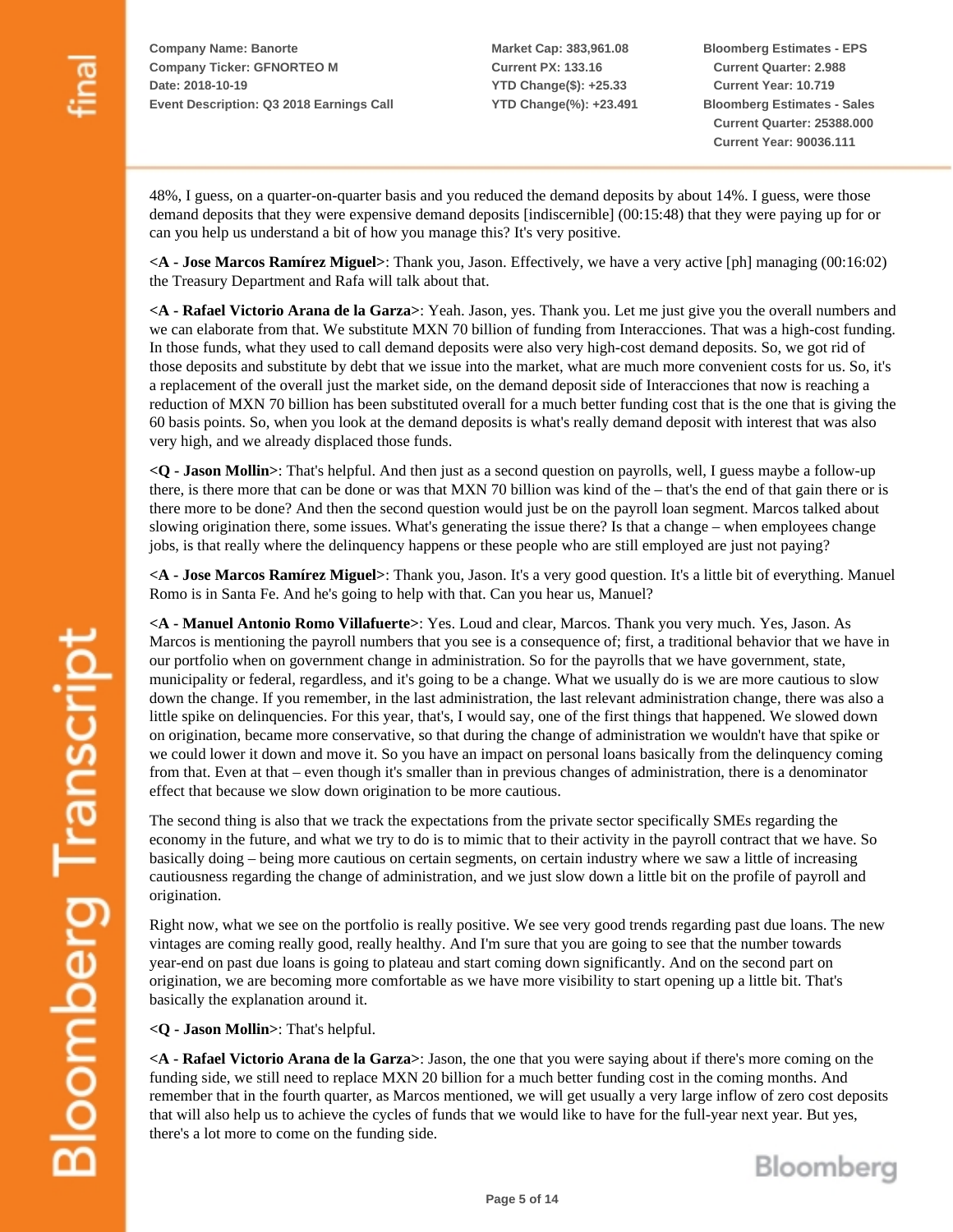**Market Cap: 383,961.08 Current PX: 133.16 YTD Change(\$): +25.33 YTD Change(%): +23.491** **Bloomberg Estimates - EPS Current Quarter: 2.988 Current Year: 10.719 Bloomberg Estimates - Sales Current Quarter: 25388.000 Current Year: 90036.111**

**<Q - Jason Mollin>**: Excellent. Thank you very much.

**<A - Rafael Victorio Arana de la Garza>**: Thank you.

### **Operator**

The next question comes from Claudia Benavente with Santander.

**<Q - Claudia Benavente>**: Hi. Good morning. So I have a follow-up question, first of all. We don't have like many recent data for Interacciones, but last reported information guided like for about MXN 40 billion on time deposits where you have like a 200 basis points better cost of funds relative to Interacciones. So I guess that should be like pretty straightforward to fit I guess, and still if that would be the case and you've already reached 60 basis points improvement for overall cost of funds versus your guidance of 46 basis points. That means that so far you already have an upside to the provided guidance. It's not that bad if I read correctly.

And my second question is regarding provisions. As an overall – historically Interacciones reported a cost of risks close to 0%. Part of the reason behind that was because of the Interacciones compensated the difference between the CNBV's provisioning methodology and they are all mode of charging temporary fees. What's the provisioning model standard followed by you right now versus Interacciones? Because if I take a quick look to consolidate the costs of risks since that level achieved was only with Banorte's portfolio. So if you can provide us a bit more color there I would appreciate it. Thank you.

**<A - Jose Marcos Ramírez Miguel>**: Thank you, Claudia. Yes. And talking about the first one, we have at the top room for improvement, you will see a little bit more I guess. Rafael is going to want to talk about that. And the second one about the provisions, and the CNBV methodology also, Rafa, can you help us please?

**<A - Rafael Victorio Arana de la Garza>**: Claudia, yes. Thank you. And as you said doing a straightforward calculations what you should be looking is on the funding side that we basically move MXN 100 billion of loans to the bulk of Banorte on average. And that will be usually should be measuring against the risk adjusted margin that the overall loop that we have that is around  $40 - 4.4\%$  so  $- 44\%$  so compared to the reference rate. So, yeah, there's a lot of improving also coming to the benefits of the book that we integrated from Interacciones based upon what we're already doing on the base funding cost of Interacciones.

On the other one, as you mentioned, as we advised the market even before the transaction that it was going to be a very difficult for us to continue the practice of charging temporary fees. So that's not happening anymore. And the reason for that is that we can really compete very nicely in the market based upon the funding cost and we don't need to compensate the lack of good funding cost with temporary fees. And that allow us to really move nicely into the infrastructure business that we would like – we have been doing in the past months. And also to improve the cross-sell potential that we have with the relationship that Interacciones was mainly on the credit side.

So, overall, I would say that those fees, you will not be seeing those fees coming to the P&L. And that's part of the advice that we gave the market. We were on the on the road show announcing the transaction. And when we evaluate the company, we reduce the rate of growth of the fees almost to half. So that's what's really compensating for that practice. We will not be using that anymore.

**<Q - Claudia Benavente>**: In that respect, then I'm wondering, shouldn't we expect then a spike in provisions because at the end, the reason why the cost of risk of Interacciones was close to 0% was because they were compensated with that line. If you take a look to the standards required by the CMB, at the end, they are like harsher relative to the internal model of Interacciones that yielded the temporary fees. So what – how should we see the provisions for Interacciones? What's the methodology that you're using and what implications has in terms of cost of risk? Thank you.

**<A - Rafael Victorio Arana de la Garza>**: Now, yeah, Claudia, it's very important to say that all the credit policies and credit origination policies and structuring of the loans follow the structure of Banorte. So, you shouldn't see any spike of rates because the loans that were originated from Interacciones were very well the structure under the trust in a

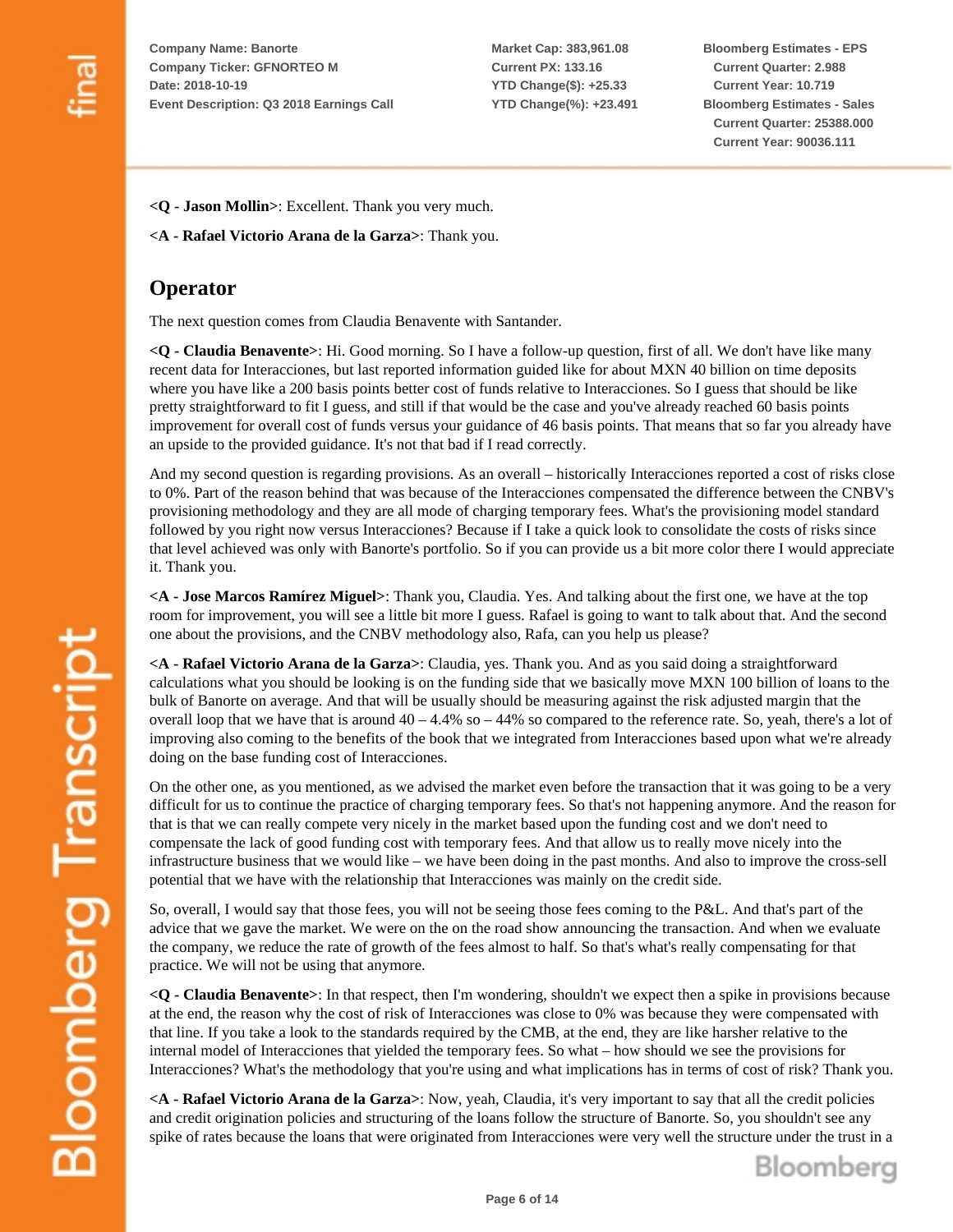**Market Cap: 383,961.08 Current PX: 133.16 YTD Change(\$): +25.33 YTD Change(%): +23.491** **Bloomberg Estimates - EPS Current Quarter: 2.988 Current Year: 10.719 Bloomberg Estimates - Sales Current Quarter: 25388.000 Current Year: 90036.111**

similar, very similar way that we have at Banorte. And we haven't seen any difference in the way the structuring of the loans, taking aside the parts of the fees that you mentioned. We are very comfortable that we don't see – we will not see any spike at all on the evolution of the integration of Interacciones to the Banorte Group.

The credit risk methodologies are fully in place. The credit risk committees are fully in place. So, no, we don't see any difference on the cost of risk on the integration of Interacciones. We will very thoroughly revise every single loan and every single structure, and we are very comfortable with it.

**<Q - Claudia Benavente>**: Okay. And the last question would be regarding infrastructure. Should we expect infrastructure to be the one driving the growth for the government book. And should we expect that he will let the government portfolio, the plain vanilla government loans of Interacciones just to expire? Thank you.

**<A - Rafael Victorio Arana de la Garza>**: I would not say expire, but we have been very selective where we really see a much more beneficial on the cross-sell. We will be staying with those loans. And we will let go some of the loans that we will – much more benefit the infrastructure loans. As we mentioned also on the on the road show, what you should see that right now, the market share that we have with the government book is around 35% in the market. That number based upon the rate of growth of the consumer and the rate of growth on the commercial and corporate should be trending down more to the 26%, 27% in the next four years.

**<Q - Claudia Benavente>**: Great. Thank you so much, Rafa.

**<A - Rafael Victorio Arana de la Garza>**: Thank you, Claudia.

### **Operator**

Next is Mario Pierry with Bank of America Merrill Lynch.

**<Q - Mario Pierry>**: Good morning, everybody. Congratulations on the results. Let me ask you two questions, please. First one, related to this big drop in government loans that we saw this quarter rank, down 6% quarter-on-quarter and government loans now represent 26% of your total loan book. So, I wanted to understand, first, how much of this decline is related just to overlap and how much of this decline is related to a more cautious outlook in the government business? Also related to this, what is the optimal mix that you would like to have by the end of next year?

Second question is related to your net interest margin. We have seen rates have stabilized in Mexico, but we still are running higher than a year ago. I'm just trying to understand for the outlook of your net interest margin then, if you have already repriced your entire existing loan book, or do you think there still is room for repricing and thus we could see margins trending up just on the core Banorte book prior to the acquisition? Thank you.

**<A - Jose Marcos Ramírez Miguel>**: Thank you, Mario. Talking about the second question, as you remember our raw material is at the rates they want to be. So, I will ask Gabriel also to intervene a little bit to give us a view on the rate. Talking about the first one, we have just a little bit of overlap. Yes, we are more cautious. And where we're heading is we now want to do the cross-selling with this government portfolio. As we said, that's our busiest year. But, Rafa, can you help us a little bit?

**<A - Rafael Victorio Arana de la Garza>**: Yeah. Mario, I think as you've seen in the Banorte in the past two years, I mean, the government book was almost flat for the past two years. There's also – we had a prepayment of MXN 6 billion on the government book, that that's what you see a decline on that part. You will see also a pickup on the infrastructure. If we could split infrastructure on the state loans, infrastructure also picked up around from 37 to 43. So that was really our expectations to really push that numbers forward, the infrastructure loans. So, what you will continue to see is a much more active dynamism on the infrastructure lending part on a steady state on the state and federal loans.

So it's not surprise us, and we advise that that you will continue to see almost a very small growth or no growth on the state and federal because we are very pleased with the book that we have there and the relationship that we hold there. But the dynamics of the infrastructure loans are completely different. Our short term loans, our small loans that have a

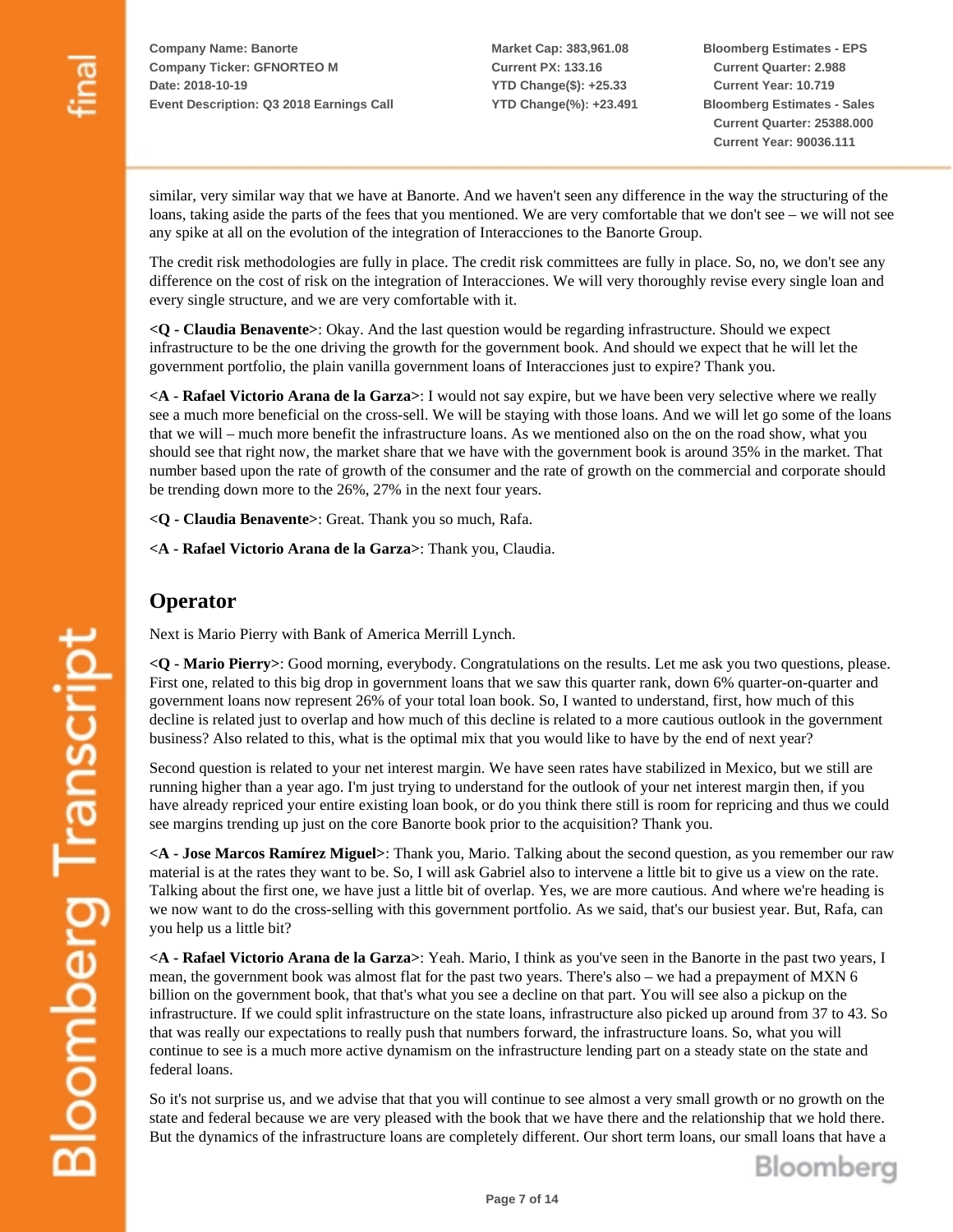**Market Cap: 383,961.08 Current PX: 133.16 YTD Change(\$): +25.33 YTD Change(%): +23.491** **Bloomberg Estimates - EPS Current Quarter: 2.988 Current Year: 10.719 Bloomberg Estimates - Sales Current Quarter: 25388.000 Current Year: 90036.111**

very high turnover, and that's the type of loans that we would like to have on that part of the book. So you will see a continuous [ph] team (00:31:45) reduction, a small one, to reach numbers, as I mentioned before on the overall book of Banorte around 26% in the next, I would say, four to five years. That will be our desired market. A part of the share that the government lending business has to have on the overall book, because consumers, corporate and SMEs will continue to outpace the rate of growth on this part.

And on the other things that you mentioned about the margins, I think you should expect the margins to continue to evolve, not because of the interest rates because of really the very disciplined cost of funding that we have been having in the Banorte and the rate of growth of demand deposit that we have been achieving on a yearly basis. So, yes, I think to expect on the coming months an additional 10 basis points to 20 basis points increase on the margin is to be expected. That's just some of the book, not taking into account any hike or anything like this, just on the already trend that we have on the book.

**<A - Gabriel Casillas Olvera>**: And Mario, this is Gabriel. Just to complement the final thing that Rafael was saying on the monetary policy side. On the monetary policy side, I think it's very eloquent to talk about this, because just yesterday, have you noticed these comments by Governor Díaz de León of Central Bank of Mexico, not only his comments but also the minutes of the last monetary policy meeting, is saying that they believe that the market has it wrong, thinking that there's a space for rate cuts or that the interest rate hiking cycle has already come to an end. But in this context, we have called for another 25 basis point hike before year-end.

So we do think that it's highly likely the Central Bank will hike once again to put the Fed rates at 8%. And then, probably what will happen is that we will see now a plateau. Interest rate for the one-time policy to remain at 8% in the foreseeable future, it's going to be very hard for the Central Bank to lower rates. I mean, there could be a reasons for cutting rates next year like some slowdown because of the change in government, not because of López Obrador but just because it will be his first year of government. But honestly, with the U.S. Fed hiking, it's going to be very hard for a country like Mexico, very close, very related to the U.S. to be able to cut rates when the Fed is hiking where, in this context, I think we're different from other emerging countries that have been able to decouple from [indiscernible] (00:34:38). I just wanted to compare that.

**<Q - Mario Pierry>**: Right. Perfect. So let me just go back then to the net interest margin. So, half of what you mentioned, right, another 10 basis points to 20 basis points improvement, but it's primarily from the funding right? So what I understand then what you're saying is that you have already re-priced your loan book to reflect the higher rates that we have seen over the last year or is that not the case?

**<A - Rafael Victorio Arana de la Garza>**: No. I think we have been very selective. So talking about a full re-price is not exactly because we have been slower on the mortgage side because of the way the mortgage book is being built. Also, I would say in the car loans, we have also step-by-step raising the price. But what is worth to mention on those two portfolios is that the NPLs are really 1% on those two portfolios. And the rate of growth is pretty high. And the reason for that is that we have been able to be extremely selective on the clients that we would like to do business with. So that will allow us to keep the expected loss pretty low.

And also, there's extremely good opportunities every time we do on the mortgage side and on the car loan side to increase the cross-sell ratio with our clients in a way that – on a customer value, we have been increasing the value of the clients that we do business with, and not just looking just solely at the credit line. So it's coming from the funding side. It's coming from a much better mix. Slowly but sure, repricing of the book, but we have been slow in doing that. And so it's basically the overall mix, the rate of growth of the funding side, and a slow reprice of the book on a very selective basis.

**<Q - Mario Pierry>**: Okay. And just to be clear, what you said on government loans also, so then roughly – out of your MXN 200 billion government loan portfolio, roughly 20% is related to infrastructure and 80% is states and municipalities?

**<A - Jose Marcos Ramírez Miguel>**: Yeah. Let me give you exactly the numbers that we acquired from Interacciones, and then you can do – and we can elaborate from that. Let's put MXN 100 billion that we put on the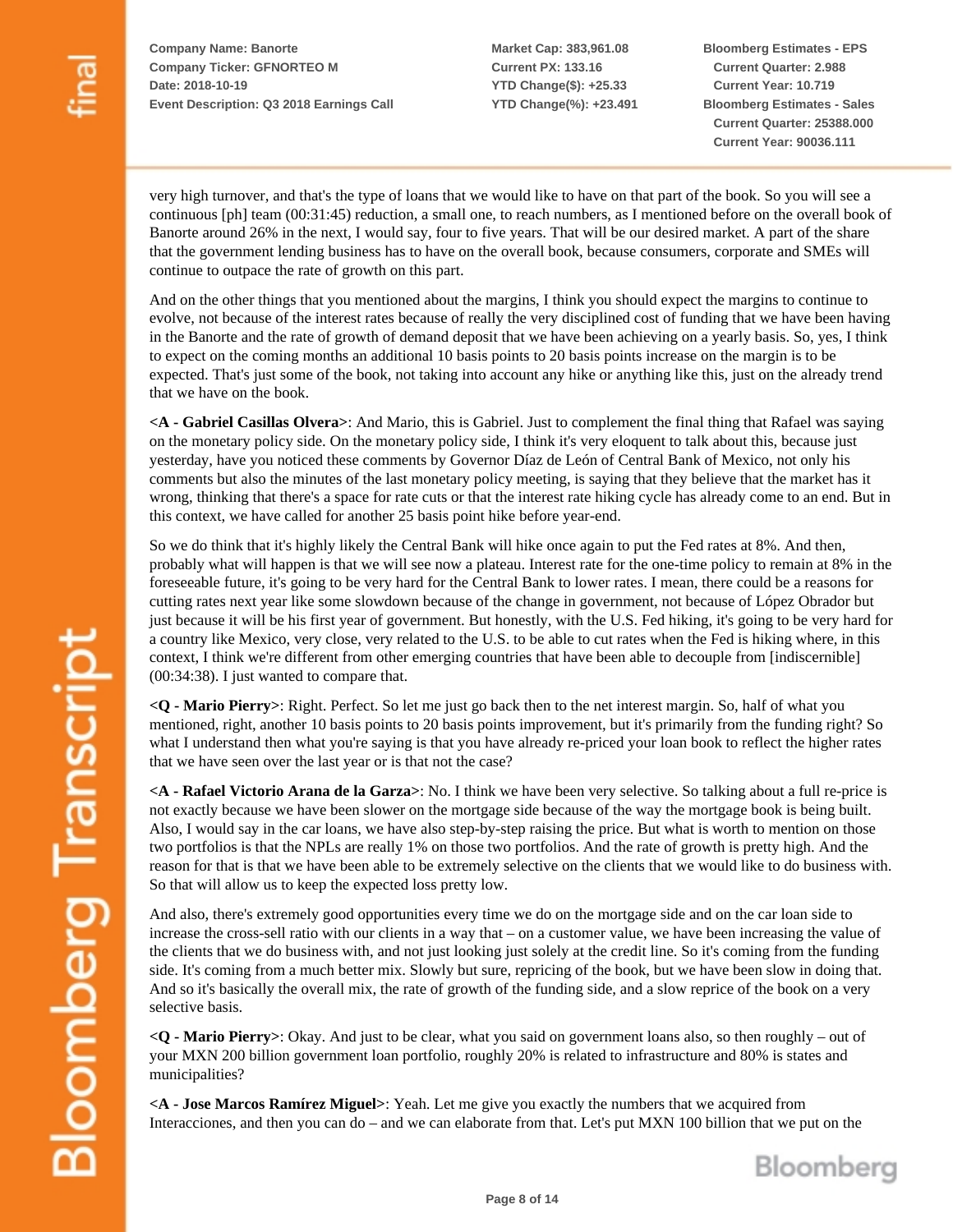**Market Cap: 383,961.08 Current PX: 133.16 YTD Change(\$): +25.33 YTD Change(%): +23.491** **Bloomberg Estimates - EPS Current Quarter: 2.988 Current Year: 10.719 Bloomberg Estimates - Sales Current Quarter: 25388.000 Current Year: 90036.111**

book, 65% was federal and state, and the remains were the infrastructure business. So, infrastructure should continue to grow and outpace the rate of growth of the federal and state, but an important numbers. That's what we would like to see. So, overall, what you saw, the 20% is a reasonable number that you should be expect to grow at a much fastest pace at the other part of the book. So the components of that portion should be reaching the 20s – 25% to 30% in the coming months.

- **<Q Mario Pierry>**: Perfect.
- **<A Ursula Margarete Wilhelm Nieto>**: Hi, Mario. Ursula.
- **<A Jose Marcos Ramírez Miguel>**: Yes.

**<A - Ursula Margarete Wilhelm Nieto>**: Just one clarification. Not all of the infrastructure book is registered in the government book, okay? So we've provided some disclosure in the quarterly release about the infrastructure book and most of that is booked within the commercial segment, okay? So the government lending is really basically related to pure government risk, whether it's federal or state or so on.

**<Q - Mario Pierry>**: Okay. Perfect. So that's instead of the MXN 291 billion, so okay.

- **<A Ursula Margarete Wilhelm Nieto>**: Yes.
- **<Q Mario Pierry>**: In the commercial book. Okay.
- **<A Ursula Margarete Wilhelm Nieto>**: Yeah.
- **<Q Mario Pierry>**: Perfect. Thank you very much.
- **<A Jose Marcos Ramírez Miguel>**: Thank you.

#### **Operator**

And our next question will come from Arturo Langa with Itaú BBA.

**<Q - Arturo Langa>**: Hi. Good morning, everyone. I have a question just regarding the contribution of Interacciones to the net income. If I take the 18.5% pro forma ROE of last quarter and try to sort of get the implied net income from Interacciones this quarter, it looks like it's quite low compared to the – close to MXN 650 million average that they reported on average during the past four quarters according to the financial, I get a figure closer to something like MXN 400 million to [ph] MXN 450 million (00:39:17). Is that right? Would you be able to share how much Interacciones contributed to the bottom line? And if so, what was the organic net income growth that you saw this quarter just on the legacy Banorte business? That would be helpful. Thank you.

**<A - Rafael Victorio Arana de la Garza>**: The number that you reach is quite [ph] small (00:39:48). I think you should be adding like a [ph] MXN 100 million – MXN 470 million  $(00:39:54)$ , but the reason for that is that you are still – a lot of the infrastructure cost of the integration, some of those were already booked at Interacciones. So, the number that you should be looking if you strip those out and it's, as you mentioned, a low number compared to the other things because of all the integration cost, the reduction of the fees, should be a number more in the line of around MXN 1 billion. That is still quite close to what we expect to – that we could sustain on that part. But still, there's benefits on the funding and the cost, so that number should continue to increase.

On the legacy, as you mentioned, at Banorte legacy, you should be looking at net interest income growth of the group around 22% on a yearly basis. So, what we – you should be looking at the evolution of Interacciones is adding 2% of that number to reach the 25%.

**<A - Arturo Langa>**: Thank you very much, Rafael. That was very clear. Thank you.

**<A - Rafael Victorio Arana de la Garza>**: Thank you.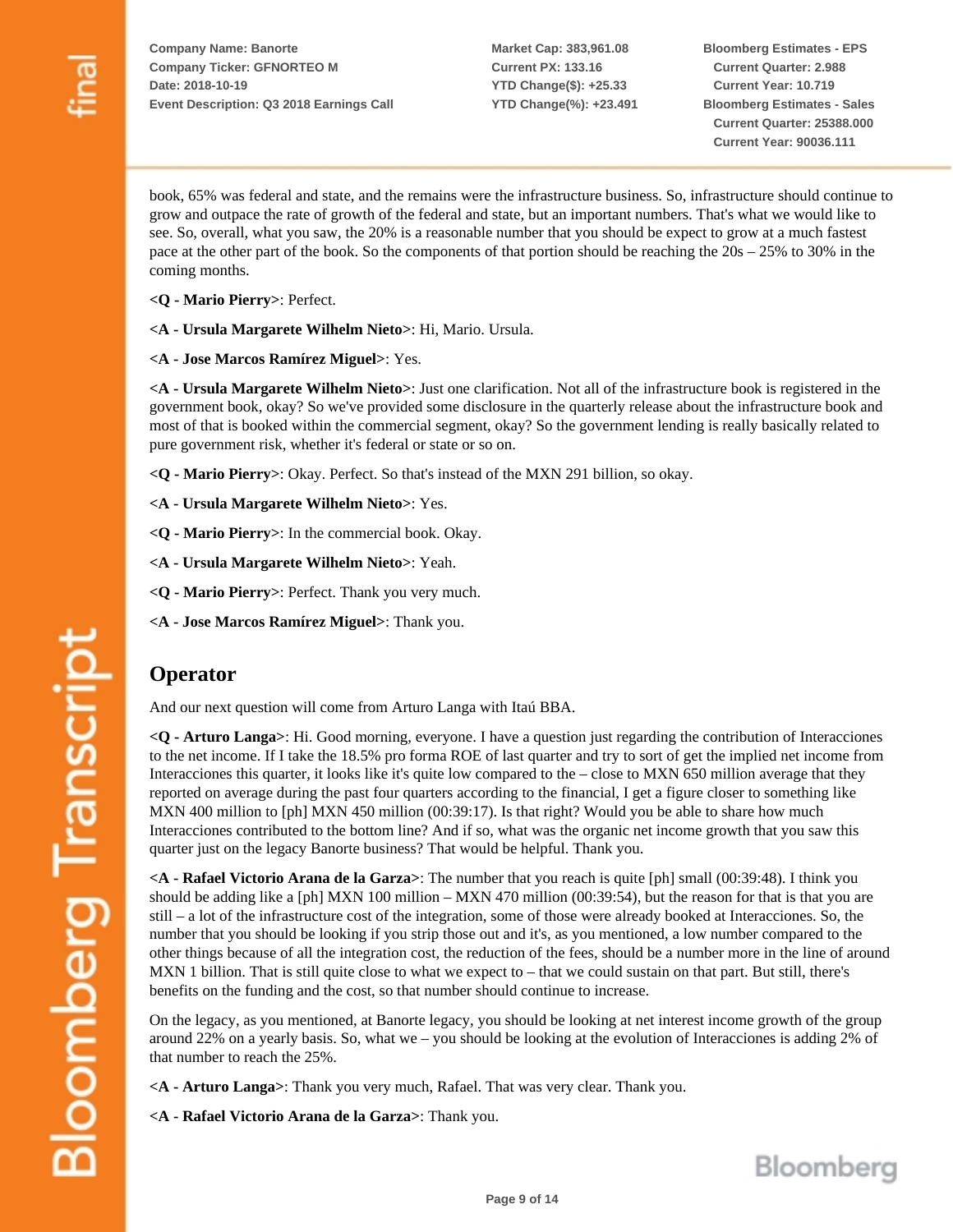**Market Cap: 383,961.08 Current PX: 133.16 YTD Change(\$): +25.33 YTD Change(%): +23.491** **Bloomberg Estimates - EPS Current Quarter: 2.988 Current Year: 10.719 Bloomberg Estimates - Sales Current Quarter: 25388.000 Current Year: 90036.111**

## **Operator**

We'll go to Marcelo Telles with Credit Suisse.

**<Q - Marcelo Telles>**: Hi. Good morning, everyone, and congratulations on the results. I had two questions. The first one, just trying to depict your recurring ROE once you try to look at the more normalized earnings and adjust for the one-offs, I mean, it looks like in the quarter you had like a 19.7% return on equity. If you consider that, you had this specific corporate provisions at around like MXN 250 million, plus the MXN 300 million to MXN 400 million of integration expenses. It looks like that you'll be running maybe at around like MXN 8.3 billion, MXN 8.4 billion in net profit which would give you a recurring ROE actually closer to 21%. Do you see that as kind of a possible or a normalized recurring level in the quarter, and do you think that can be sustainable in the future, right, given the number was – the [ph] headline was rather very (00:42:42) good, but once you add back these one-offs, it seems your recurring earnings are actually much higher than that, right, and not to mention what you just talked about, the possibility of margins increasing another 10 basis points, 20 basis points. It seems that you could be certainly above 20% or 21% ROE down the road. That's my first question.

And the second question is, you've been performing very well on the consumer book despite this hiccup on the payroll segment, and you've been gaining market share. As you point out, you are at 14.9% market share in the consumer segment, which has risen almost 100 basis points versus a year ago. My question to you is, where do you think you are in terms of your capacity to continue to gain share down the road, right? Because one of the concerns that I have is that we're seeing consumer lending kind of starting to slow down in Mexico. But you have managed to outgrow the market, which is great, right? But at some point, you're going to start to hit, let's say, a higher penetration with your existing client base. So, how sustainable and therefore how long do you think you can continue to outgrow the market in the consumer segment? Thank you.

**<A - Jose Marcos Ramírez Miguel>**: Thank you, Marcelo. Thank you for your questions and thank you for your comments. The first one, Rafa is going to elaborate, but it's very easy. The ROE is a matter of net income and also a matter of capital, and we're not increasing the capital in the same speed. So that's what the math is there, and it looks so nice because we did it like that, no? We reduced it – we didn't increase the capital of the [ph] whole Interacciones, we took a part (00:44:44) of it. And Rafa will elaborate on that.

And the second one, the quick answer is yes. We are revamping the consumer products that we have because we think that still we have a lot of room for improvement in the near future in Mexico. We need to grow – everybody is talking about the – on the penetration, and now we have 4 million more clients with new in the market. And we think that we are only – and sorry about this – but only scratching the surface. We still have a lot of room for growing there and we need to revamp all the consumer products and the [ph] factories (00:45:32). And that's why we are very optimistic about the future. Maybe Carlos Martinez can help a little bit on that and also Rafa, talking about the first question about the capital.

Carlos Martinez, go ahead.

**<A - Carlos Eduardo Martinez Gonzalez>**: Sure. Thank you. First, inside the consumer loan book regarding car loans, we've been doing a good work in addressing the market. And we used to do it or we've been doing it very good in agents directly with car loan dealers. But two years ago, we decided to go also into really bigger, more steep relationship with the car manufacturers. So, we were increasing our relation with manufacturers. So we have a new line of business or more into two or three different manufacturers that [indiscernible] (00:46:30-00:46:38) will be Banorte's, we like Honda, would be like another or newer brand, but the credit behind it is Banorte. So we've been addressing that pretty good. We think we can do it better in the next two years.

In the car, that's [indiscernible] (00:46:55). If we go to the mortgages, also we've been revamping our process, as Marcos said. We expect to have a better process in the next year. So we feel very confident to keep our growth above the market.

**<Q - Marcelo Telles>**: [indiscernible] (00:47:10) this is very reassuring.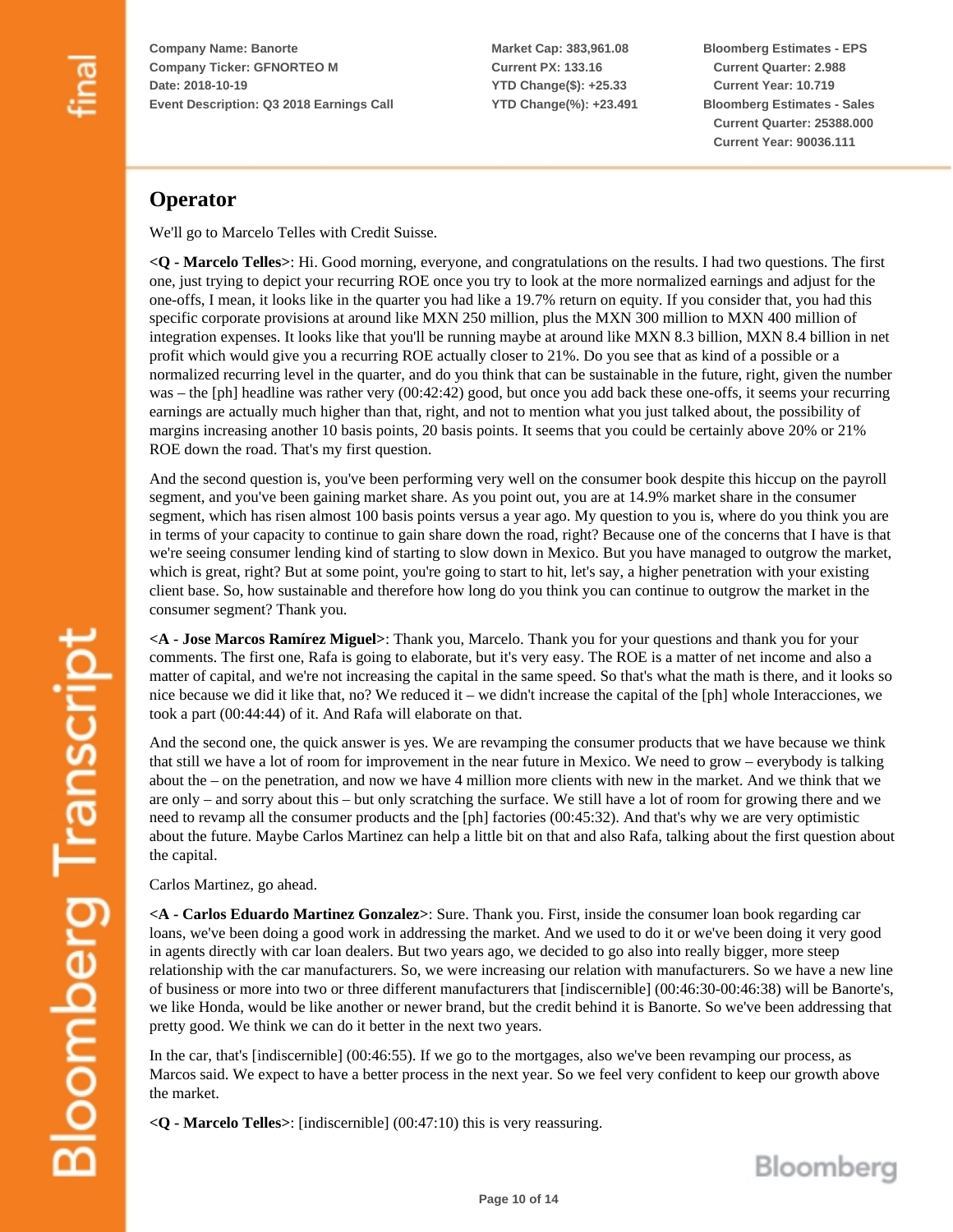**Market Cap: 383,961.08 Current PX: 133.16 YTD Change(\$): +25.33 YTD Change(%): +23.491** **Bloomberg Estimates - EPS Current Quarter: 2.988 Current Year: 10.719 Bloomberg Estimates - Sales Current Quarter: 25388.000 Current Year: 90036.111**

**<A - Rafael Victorio Arana de la Garza>**: On the return on equity, you should continue to see an evolution of that. And remember the way the transaction was structured, really the amount of capital was put into Banorte was half of the – in the way that we paid for the transaction. And the rate of growth of the net income, as Marcos said, is will outpace that addition of capital. We are not – as we all have already committed to the market, we are not playing any games with the leverage or anything like that, so we are continuing to be very disciplined about the capital base. We commit the market that the capital base will drop below 12% on the Core Tier 1 after the transaction of Interacciones and we will regain that level before year end.

Now, we're already at 12.1% on the Core Equity 1 (sic) [Core Equity Tier 1]. So we already reach also that milestone that we promised to the market. So with a very nice growth on the capital on the Core Tier 1, we don't see any reason why we shouldn't be adding up on a continuous basis on the return on equity as we have been seeing in the past.

Also, if you look at the numbers on tangible, on tangible, we are already above the 25%. So everything is working in the right direction. So we continue to see a very good evolution of the return on equity as we promised the market.

**<A - Ursula Margarete Wilhelm Nieto>**: And just a last comment on the growth in the portfolio going forward and market share, Marcelo. In credit cards, for example, we still have a long way to go. While we have been increasing market share, and you have seen we've started with a market share of close to 6%, and today we are above 9%. We are still far from the natural market share of the bank which is 15%, so there's still room to grow.

And the other relevant thing is that remember that the growth that we are looking for is more related to increasing customer value than to just gaining share on its own. So we are looking at growing with profitability. And if we do not think that that is going to happen, then we're rather not doing. That is, for example, what you can see in payroll loan. We decided as a conscious decision to reduce the growth of that portfolio because we didn't want to, let's say, increase the credit costs and therefore damage the profitability of the group.

**<A - Jose Marcos Ramírez Miguel>**: Marcelo, just because I think your question brings a lot that is related to the strategy of the growth of Banorte, let's just – give me just two numbers. If you look at the market share that we have been achieving on the car loans, it's extremely good. I mean, the market share that we already – we are the second in the market, very close to the first one, and a great evolution, NPL's great. But the total number of clients that we have in our client base that have a car loans with us is only 1.7% of the base. So that gives you the size of the opportunity. And that's [ph] just been (00:50:48) happening in the last two years that we have been addressing our client base, the better offers, the better relationship with the dealers.

And if you go to the mortgage book, it happens the same. Only 2.2% of the book have a mortgage loan with us. So the size of the evolution that we could have on our client base and the efficiency that we are now getting in the conversion rates and the campaigns that we manage into the market allow us to have a pretty good view that this expansion will continue on a very efficient basis. Conversions rates on the campaign management team that were around 5%, 6%, 7%, now with the use of a lot of tools with artificial intelligence, a lot of things, we're improving that rates around 14%, 15%, 16%. So, there's a lot of room to grow as we have been doing and in a way that will become a lot more efficient in managing the relationship with the client. And the key word – this is exactly what Ursula mentioned – the value of the client. We are looking at the overall relationship with the client. So, sometimes you will see us with maybe a different price in the market based upon the client that we do serve, but that allows us to really differentiate ourselves with the market and benefit the client in a much better way.

**<Q - Marcelo Telles>**: It is very helpful. Thank you, and congratulations again.

- **<A Jose Marcos Ramírez Miguel>**: Thank you, Marcelo.
- **<A Rafael Victorio Arana de la Garza>**: Thank you, Marcelo.

## **Operator**

And now we'll go to Gilberto García with Barclays.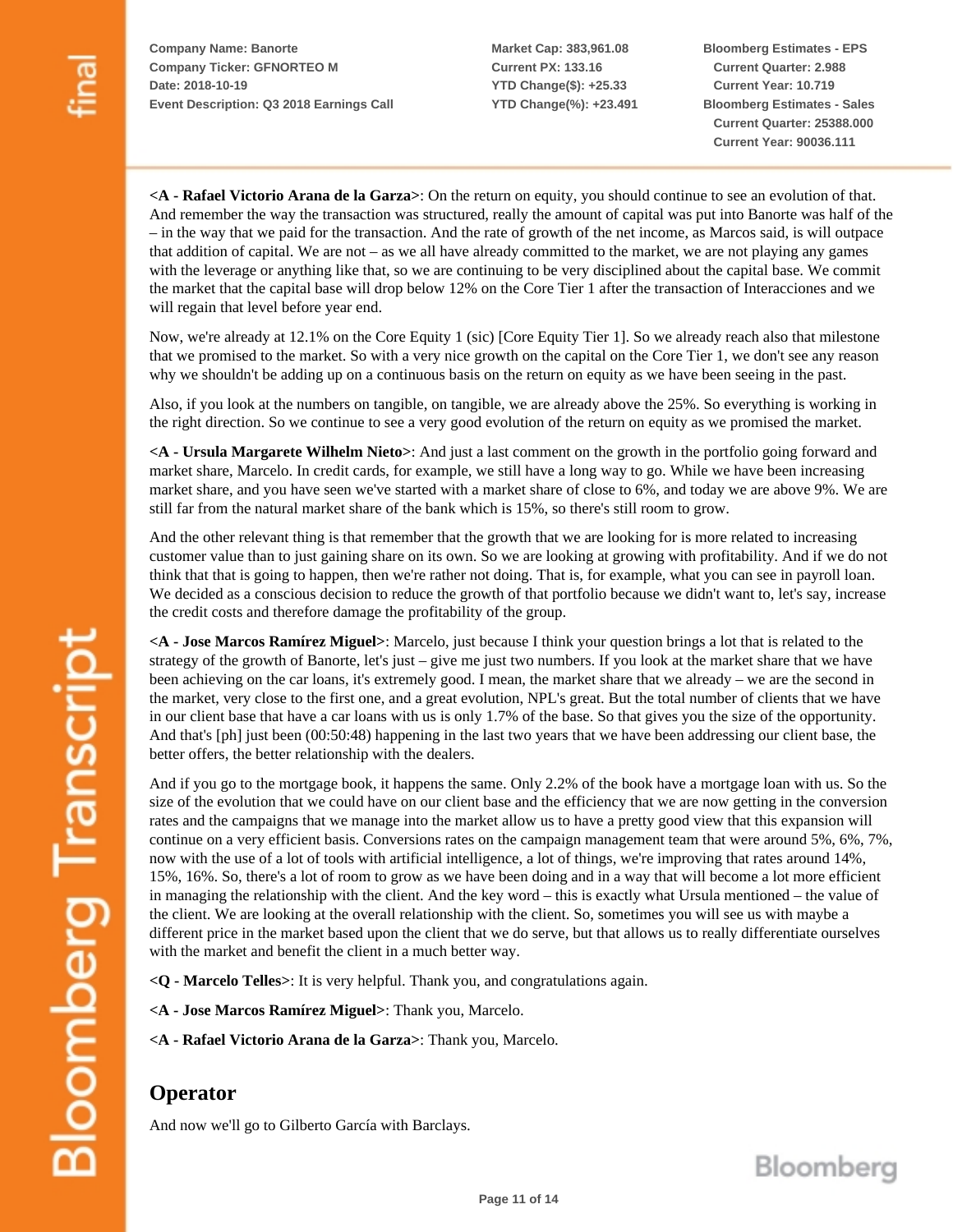**Market Cap: 383,961.08 Current PX: 133.16 YTD Change(\$): +25.33 YTD Change(%): +23.491** **Bloomberg Estimates - EPS Current Quarter: 2.988 Current Year: 10.719 Bloomberg Estimates - Sales Current Quarter: 25388.000 Current Year: 90036.111**

**<Q - Gilberto García>**: Hi. Good morning. Thank you for the call. A couple of questions, if I may. On the portfolio growth, you reiterate your guidance for the year. Can you comment about what sort of mix you expect for the growth in the fourth quarter? And secondly, on a different subject, members of the incoming administration have talk about how they intend to try to reduce the amount of cash that is used in the economy. Do you expect this to be a significant driver for you or for the banking system in general in the short to medium term? Thank you.

**<A - Jose Marcos Ramírez Miguel>**: I will start with your question number two with Romo. Can you help us with that, Romo, in Mexico?

**<A - Manuel Antonio Romo Villafuerte>**: Yes, Marcos. Hi, Gilberto. Definitely, we see stars aligning between the bank industry, aggregators, acquirers and with a new government. Definitely, we see a lot of interest in [ph] fighting (00:53:48) cash significantly and with the help of new technologies and new segments, Banorte will definitely benefit from that.

If you see examples from other countries that have this kind of alignment regarding rules, procedures, and really a strong effort into doing that, a significant change has happened, no? So, we are working very closely with the industry. We are leading these efforts with the industry and working with the government entities. And everybody involved is doing a huge effort to have very soon significant changes into that. So, we're looking forward into that.

**<A - Jose Marcos Ramírez Miguel>**: And the mix that we expected in the fourth quarter, Gilberto, we are expecting to grow it in all the lines. Remember that the last quarter is usually the best, also because of the government and all these that – they accelerate, you can see that – you will see that in the Interacciones book – well, it's not Interacciones, infrastructure book. But – and we're planning to grow in everything. Aside the infrastructural lease, we are planning to grow around 9%, around that [ph] I think call around the tables (00:55:16).

I don't know if Rafa...

**<A - Rafael Victorio Arana de la Garza>**: No, I think it's exactly as Marcos says. We expect – we've set up the guidance without the infrastructure business at the beginning of the year around, I would say, 8% to 10%. I think we will end the year around – if you strip out the infrastructure business, around 9%, so right on guidance. And with the evolution of the additional business, you will see that I think are good growth in every single one, I think you will see credit card expanding, car loans, the mortgage book. commercial has a very strong pipeline, the same in corporate.

Remember that the time with the elections usually drop demand for credit significantly to two months before that, and usually until the new President comes to office, that's like an impasse that you usually get in the market. We're already seeing additional movement that because the new government has been very actively saying and setting up the guidelines on plans, so that has allow the market to move faster than usually happens in the other administrations.

**<Q - Gilberto García>**: Understood. Thank you very much.

**<A - Jose Marcos Ramírez Miguel>**: Thank you.

## **Operator**

And at this time, there is one name remaining in the roster. [Operator Instructions] And we will now go to Carlos Gomez with HSBC. Please go ahead.

**<Q - Carlos Gomez-Lopez>**: Hello. Good morning. A short-term question, it's just still not clear to me if you expect next year to see more growth than this year as an incoming administration typically slows things down despite, as you say, they're moving fast this time. And we see that most of the trends are still going down. You have good numbers, but overall growth seems to be going down. So I wanted to know what you expect growth in general to be next year for the system and again then the next two or three years?

And secondly, you mentioned that you have now 36% market share in government loans. We know you don't target market share, but where would you expect that to be in two or three year? What will be a number that you will feel

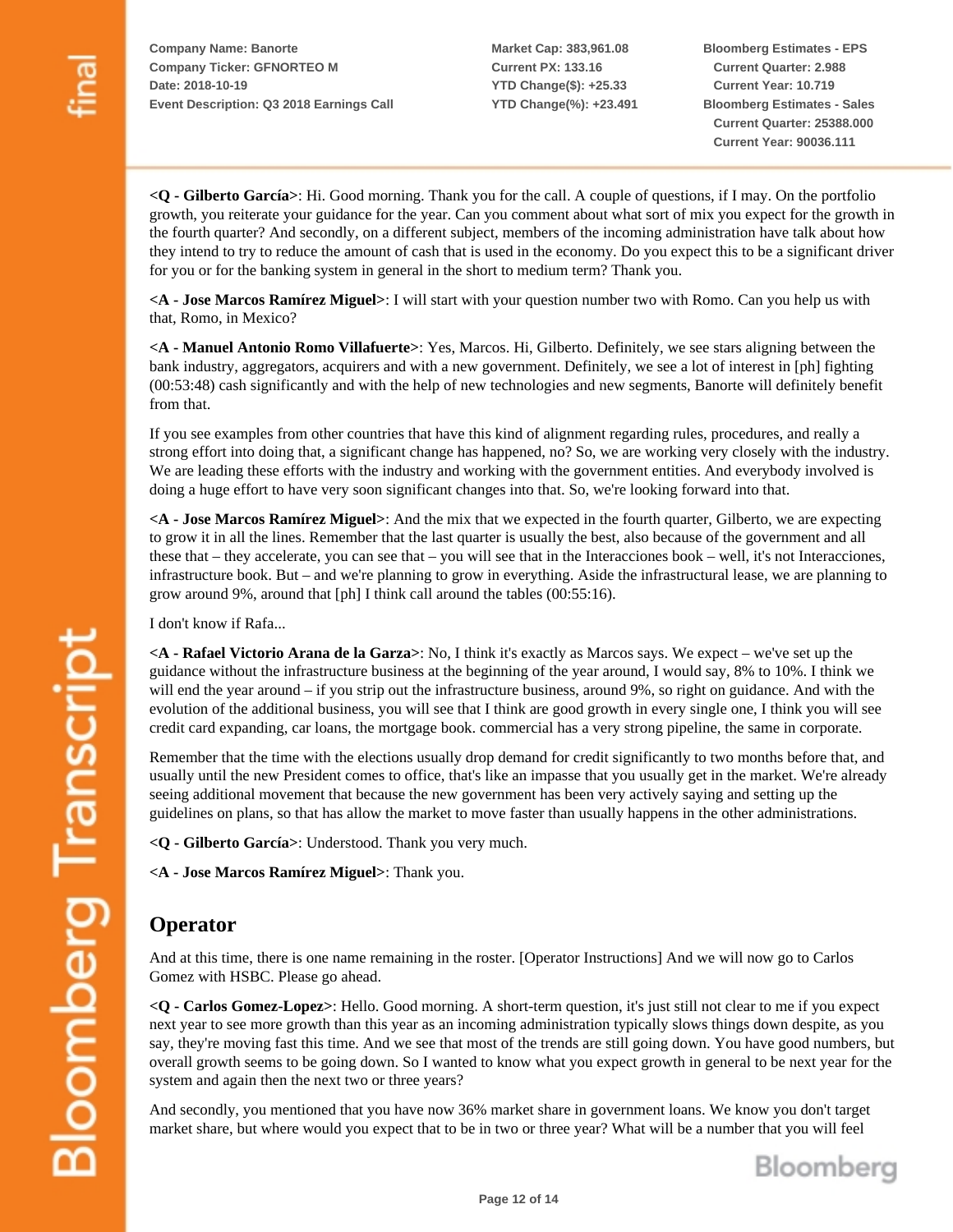**Market Cap: 383,961.08 Current PX: 133.16 YTD Change(\$): +25.33 YTD Change(%): +23.491** **Bloomberg Estimates - EPS Current Quarter: 2.988 Current Year: 10.719 Bloomberg Estimates - Sales Current Quarter: 25388.000 Current Year: 90036.111**

comfortable having? Thank you.

**<A - Rafael Victorio Arana de la Garza>**: Talking about the – our guidance is going to be between 9% and 11%. We will see that growing for us at least, no?

**<A - Ursula Margarete Wilhelm Nieto>**: And in the question about the government book, we don't have a market share target. If you look at the book from the portfolio perspective, today it's just around 28% of the total loan book. And we expect that in a few years as the other books show a faster growth than government, it should come down to a level around 25% to 26%.

**<A - Jose Marcos Ramírez Miguel>**: Gabriel, please go ahead.

**<A - Gabriel Casillas Olvera>**: Hi, Carlos. Gabriel Casillas, Chief Economist. I just want to complement about growth. I mean, next year in terms of GDP, we're expecting a growth rate of 1.8%. We have been expecting these – having these forecasts in the past 12 months, has nothing to do with the new administration. I mean, [ph] that is irrelevant (00:58:44), had to do with any new administration. Usually what happens in the first year of government in Mexico is there are a lot of changes in government officials, and they have to learn with a very steep curve how to spend the money. So in this context, if you take a look historically, we have had an important deceleration in the [ph] treasury and foreign (00:59:05). So, that's why – now, it's not a very important deceleration for next year because we're still expecting the U.S. economy to grow a lot.

But very important, and we have discussed [indiscernible] (00:59:18) remember this, Carlos, is that usually what we have observed is if you – the relationship between nominal GDP growth and the growth of, I mean, of overall loan book, not of Banorte, but in general of the Mexican economy, usually grows up two times the nominal GDP growth rate, no? And we continue to believe this will continue to hold. So if next year we're expecting something around 1.8% of real GDP, we could be expecting something around 4.5% or even 5% of nominal GDP growth. So you're multiplying by two, you get something as what Marcos was saying. Thank you.

**<Q - Carlos Gomez-Lopez>**: Okay. So if I can summarize, essentially you're expecting next year to be more or less like this year. As you mentioned, there is historically a deceleration. In this case, it will be not [ph] naïve one, (01:00:10) but it will be similar to what we have seen in 2018. Do I understand correctly?

**<A - Jose Marcos Ramírez Miguel>**: Yes.

**<A - Rafael Victorio Arana de la Garza>**: I think with the change, you will see that payroll regain its growth again because that's a part that you will see. And as Carlos mentioned, we continue to see extremely good growth on the car loans and the mortgage book. So in addition, payroll will regain its good growth. And we are extremely positive in infrastructure business.

**<Q - Carlos Gomez-Lopez>**: Thank you very much. Again, congratulations, especially on the capital. Thank you.

**<A - Jose Marcos Ramírez Miguel>**: Thanks, Carlos.

### **Operator**

And there are no other questions, so I would like to turn it back to Ursula for any additional or closing remarks.

## **Ursula Margarete Wilhelm Nieto**

Thank you. At this time, we are concluding the call. Thank you for following Banorte.

## **Jose Marcos Ramírez Miguel**